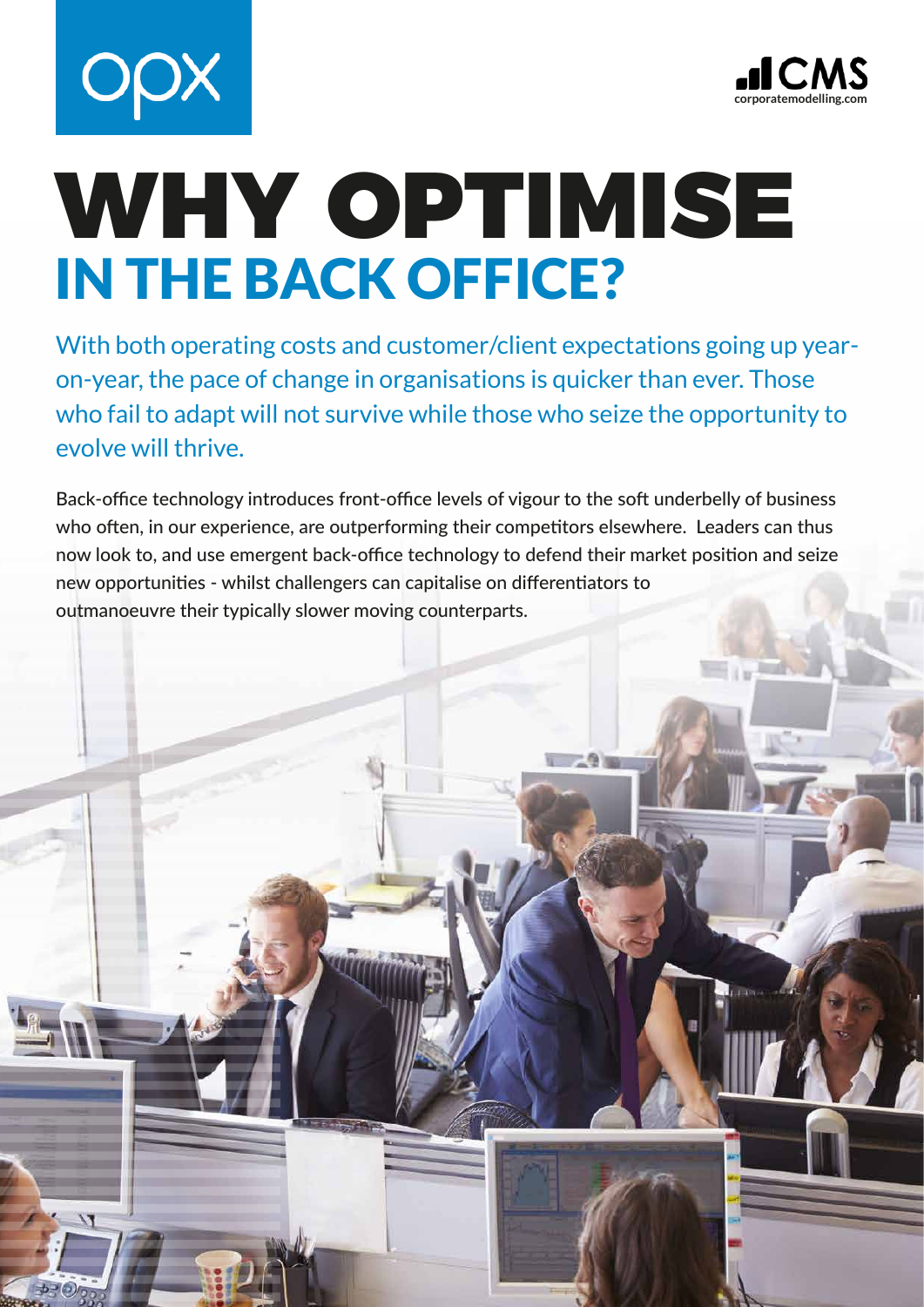## 1. IMPROVE VISIBILITY

## Your front office can track work to the second so why can't the back-office do the same?

Companies invest thousands of pounds a year making gains in the front office, only for them to be lost again in the back. Indeed, one of the UK's market leading companies described their back-office as a "black hole". The first step to excellence in the back-office is gaining a better understanding of the current operation. Strong organisations look to several areas to improve workforce visibility:

### **• They manage Service Levels and Key Performance Indicators**:

exemplar organisations with strong back-office functions look to tightly manage service levels and KPIs, reviewing these on a frequent basis in line with strategy, targets and the wider macro environment. This helps organisations better meet the expectations of customers and clients, as well and clearly defined business-wide priorities for investing effort.

### **• They introduce strong performance management**:

regular team leader coaching conversations and peer-to-peer support bring out thebest in their people and identify areas needing support or resourcing, or core processes needing attention. This has a knockon benefit on productivity, as well as simplifying the management of teams – empowering more productive coaching whilst avoiding conflict.

### **• They manage their robotic workforces:**

these organisations manage their robotic workforces alongside their back-office human ones, always looking to optimise the utilisation and performance of robots by reviewing their success (or otherwise) in core processes, and their interaction with human colleagues. Often organisations have a successful core of robots but struggle to scale the efficiencies, this is where having the right supporting technology is key.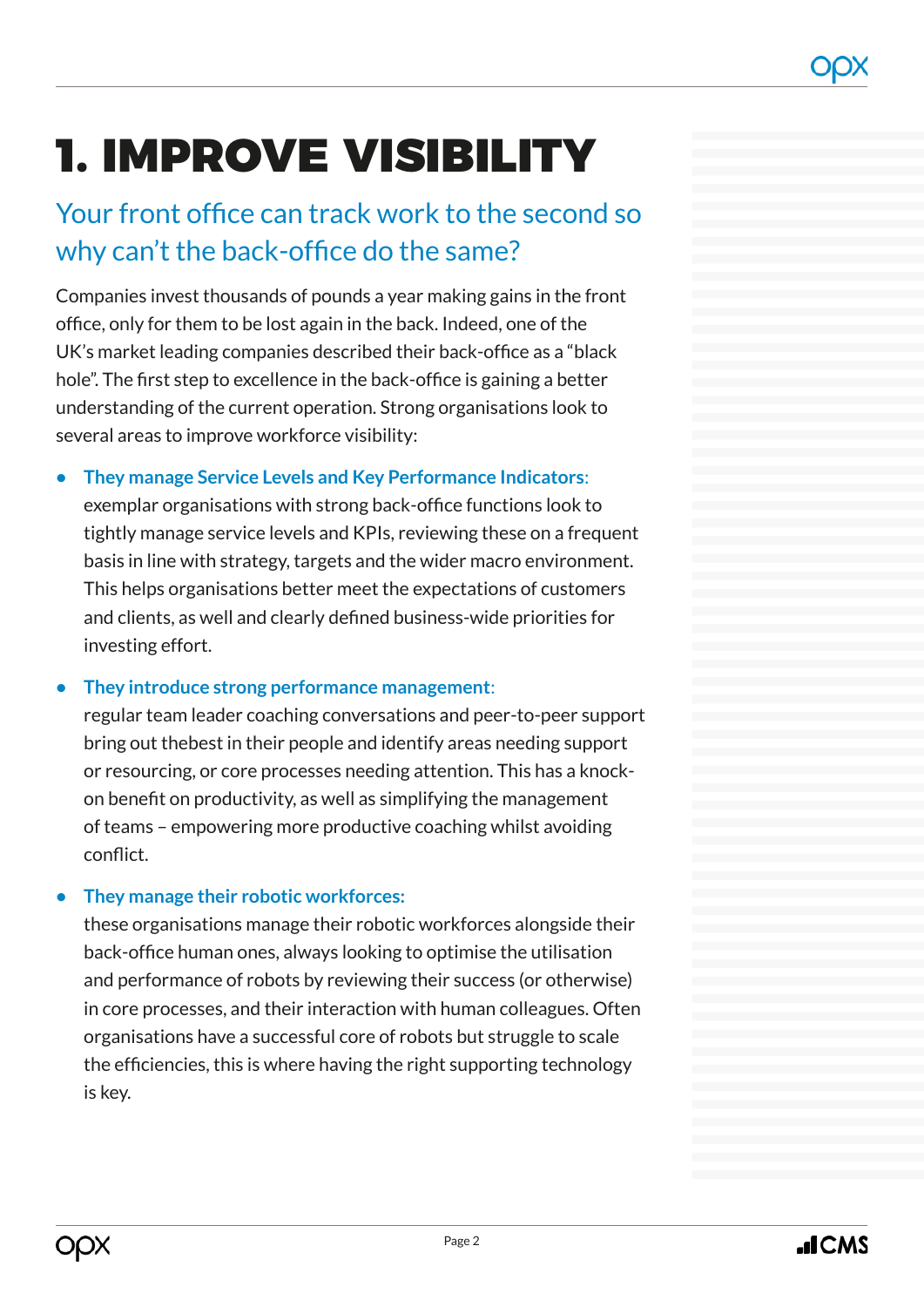## 2. IMPROVE EFFICIENCY

There are a lot of reasons why you may be interested in back-office technology, but topmost is efficiency – simply put, maximising the value delivered to clients for every penny spent.

This consistently ranks as the highest priority for all clients we work with and whilst every customer is different, with operating costs rising year-onyear and clients exceeding 20% improvements in efficiency, what's not to like? Improving efficiency happens in a variety of ways but there are some consistent themes across all sectors and with all the clients that we have worked with:

- **• They reduce case ownership**: organisations with strength in the backoffice, and those seeing improvements in efficiency focus strongly on reducing case ownership and what we refer to as 'agent pass through'. They drive strength in knowledge working and focus on multi-skilled agents highly capable of working in complex process environments. This, coupled with process improvements to reduce process handoffs, often leads to immediate efficiency improvements (and a better customer experience).
- **• They cut cherry picking of case work:** exemplar organisations we work with use technology, such as OPX, to stop workers preferentially selecting low-effort pieces of work. When observed from a distance most teams and individuals will orientate to their easiest or most favoured task; it's human nature; proven by numerous scientific studies in recent years. Tools such as OPX kill this problem immediately; selecting work and delivering it to agents on the basis of business priorities, agent skillset and capacity within the organisation.
- **• They break down silos:** in addition to reducing hand-offs, and increasing case ownership, leading organisations we work with focus on reducing team silos and fostering openness and best practice sharing across the back-office. They do this both rationally and emotionally – focusing as much on the culture of a unified team, as on the pragmatic activities to make this happen. They also reward such behaviours, and ensure those in more senior positions model these behaviours.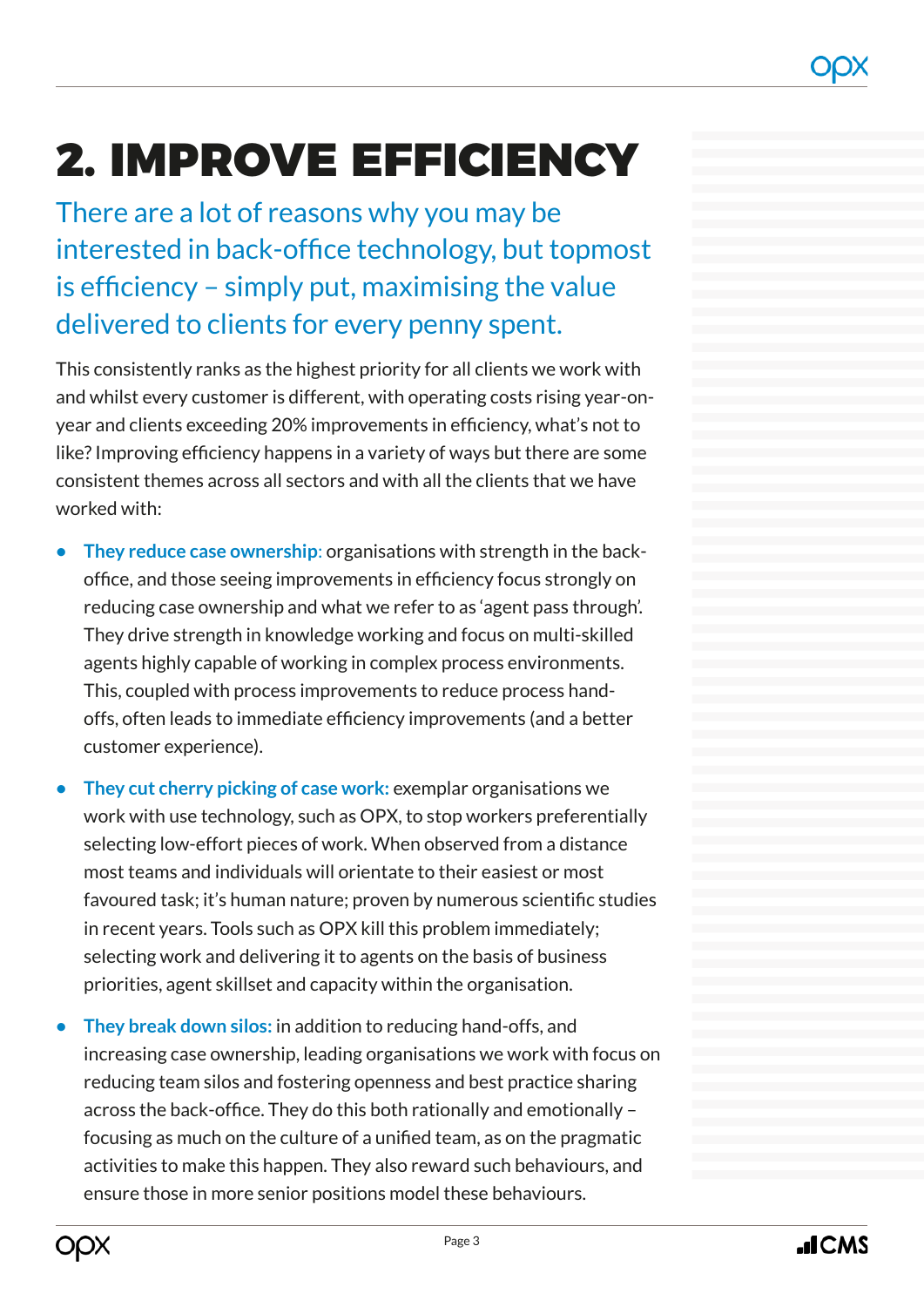## 3. IMPROVE THE CUSTOMER JOURNEY

## Cost reduction alone isn't business improvement – it's damage control.

While competitive pricing is a differentiator; in today's market the big winners combine competitive pricing and a strong cost base with the highest quality of service, both to retain the existing customer base and attract new ones. To do this, organisations we work with tend to focus on a number of things:

### **• They improve quality and moments of that matter:**

organisations who work to improve their Customer Experience (CX) focus on interactions that are important to customers - and on the way both front and back-office employees handle those interactions. These organisations recognise that those moments of truth make the difference, and they understand the moments that matter and those they should be focussing on.

### **• They offer new digital services and channels:**

the sum of the digital interactions a customer has with your organisation drives the impression they ultimately walk away with. Best-in-class organisations we work with are still focusing on constantly refining their omni-channel offerings, with unified end-toend journeys at the core of this focus.

### **• They reduce complaints and reasons for further case work:**

in focusing on customer experience those organisations winning from a CX perspective reduce causes of complaints, via strong root cause analysis and a constant measurement culture. They aim to cut negative feedback cycles, and deal with any complaints they do have within tight tolerances set by the organisation.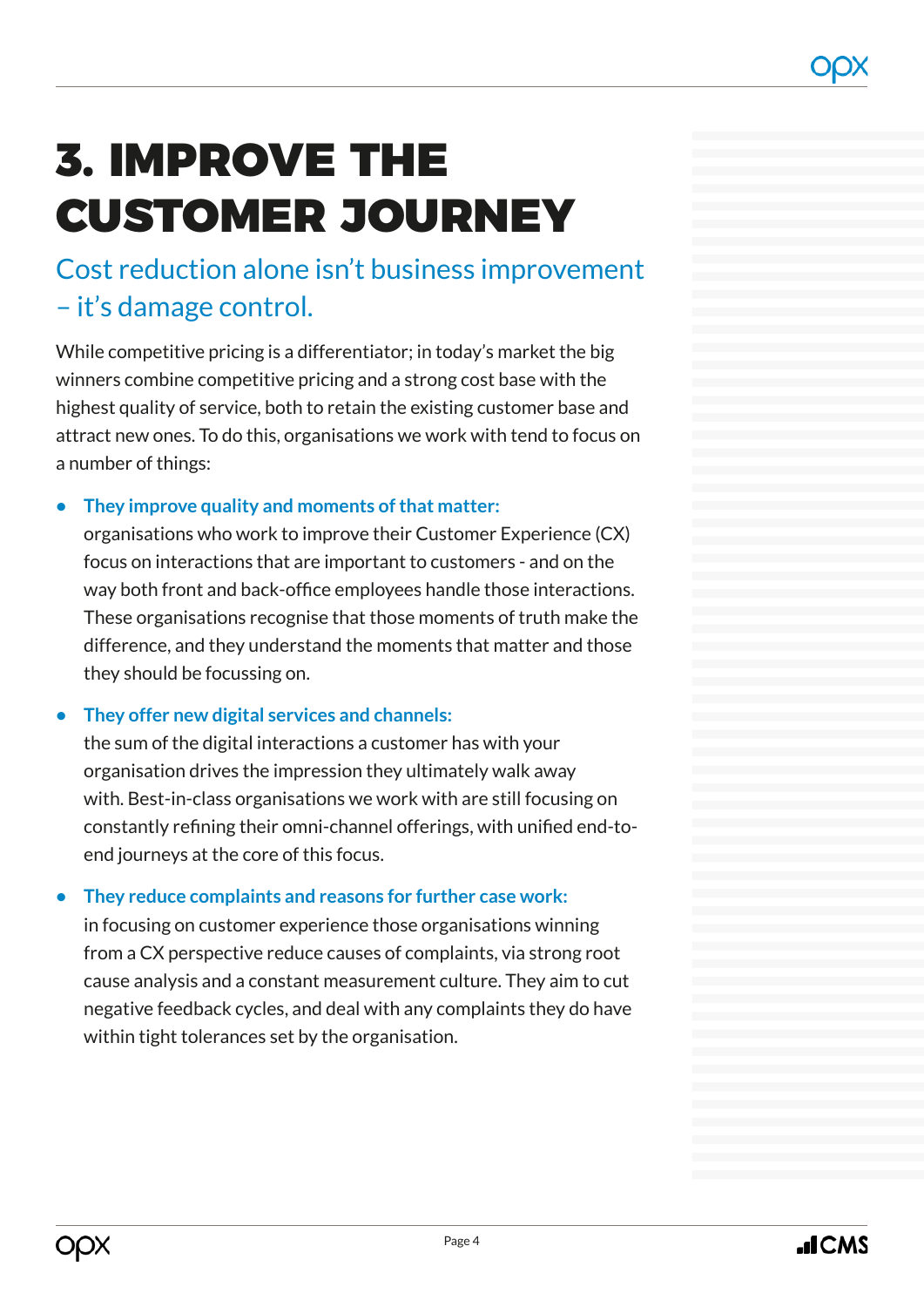## 4. DRIVE LONG-LASTING CHANGE

Change can be easy for managers to make and just as easy for staff to ignore, often companies will invest in change that lasts only as long as the project.

Real change rarely happens overnight, new practices need time to bed in and perceptions need even longer - acceptance of the 'new normal' will take time. For truly successful, lasting change in the back-office, the following must be considered:

**• What is the future Operating Model for the back-office?:** Organisations with strength in the back-office focus on defining and then refining their operating models on a regular basis, learning from both their sector and further afield. They look to next generation operating models to help with customer-journey focused improvements, leveraging various factors such as digitization, analytics, RPA, BPO and process re-design.

**• What is the right culture for our back-office teams, and how do we foster this?** Whilst focusing on their operating model to drive long-lasting change organisations we work with that excel spend as much, if not more time, focusing on the culture aspects of their operating model – be this company stories, camaraderie, identity, communication, knowledge sharing, learning, community and celebration.

**• What technology do we need to be successful?**

Emergent technology across back-office functions is more widespread than ever, and the intelligent application of useable solutions puts the power to improve back-office operations into the hands of organisations like never before. Our OPX platform sits squarely in space as a back-office workforce optimisation platform that delivers volume work tasks to the most appropriate resources, be they human or robotic, allowing you and your organisation to be freed up – to focus on growing your business and defending your market.